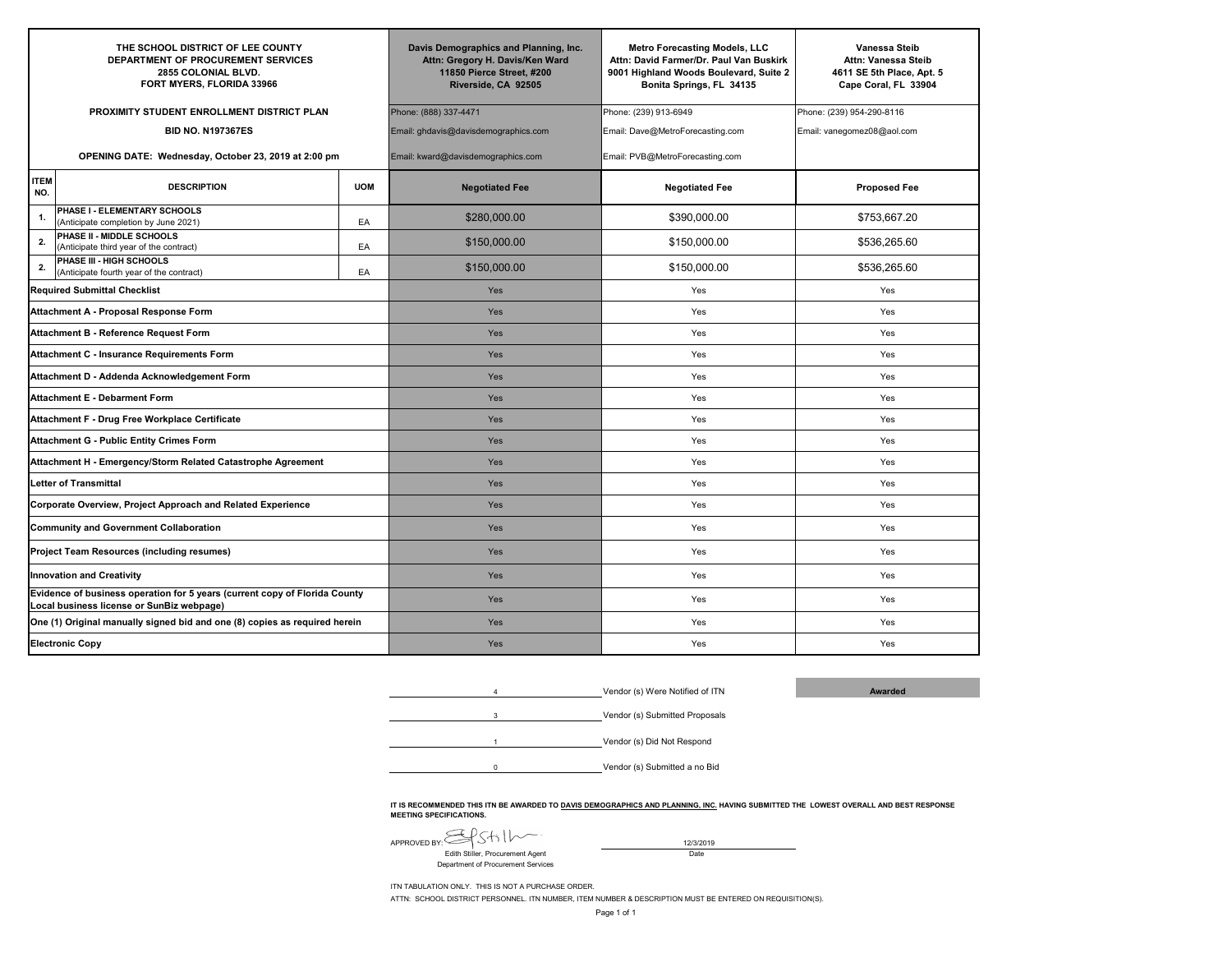| <b>Proximity Student Enrollment District Plan</b><br><b>ITN No. N197367ES</b><br><b>Evaluation Committee</b><br><b>Review and Scoring of Proposals</b><br><b>November 6, 2019</b> |                              |                                |  |  |
|-----------------------------------------------------------------------------------------------------------------------------------------------------------------------------------|------------------------------|--------------------------------|--|--|
| <b>CONSULTANT</b>                                                                                                                                                                 | <b>FINAL</b><br><b>SCORE</b> | <b>FINAL</b><br><b>RANKING</b> |  |  |
| Davis Demographics & Planning, Inc.                                                                                                                                               | 559                          | $\overline{2}$                 |  |  |
| Metro Forecasting Models, LLC.                                                                                                                                                    | 636                          | 1                              |  |  |
| Vanessa Steib                                                                                                                                                                     | 10                           | 3                              |  |  |

4 Vendors invited to submit a proposal

3 Vendor submitted a responsive proposal

1 Vendors did not respond

| <b>APPROVED BY: Edith Stiller</b> | ∩∧⊤⊏ | 101210010<br>יט ט∠/כיי י |
|-----------------------------------|------|--------------------------|
|                                   |      |                          |